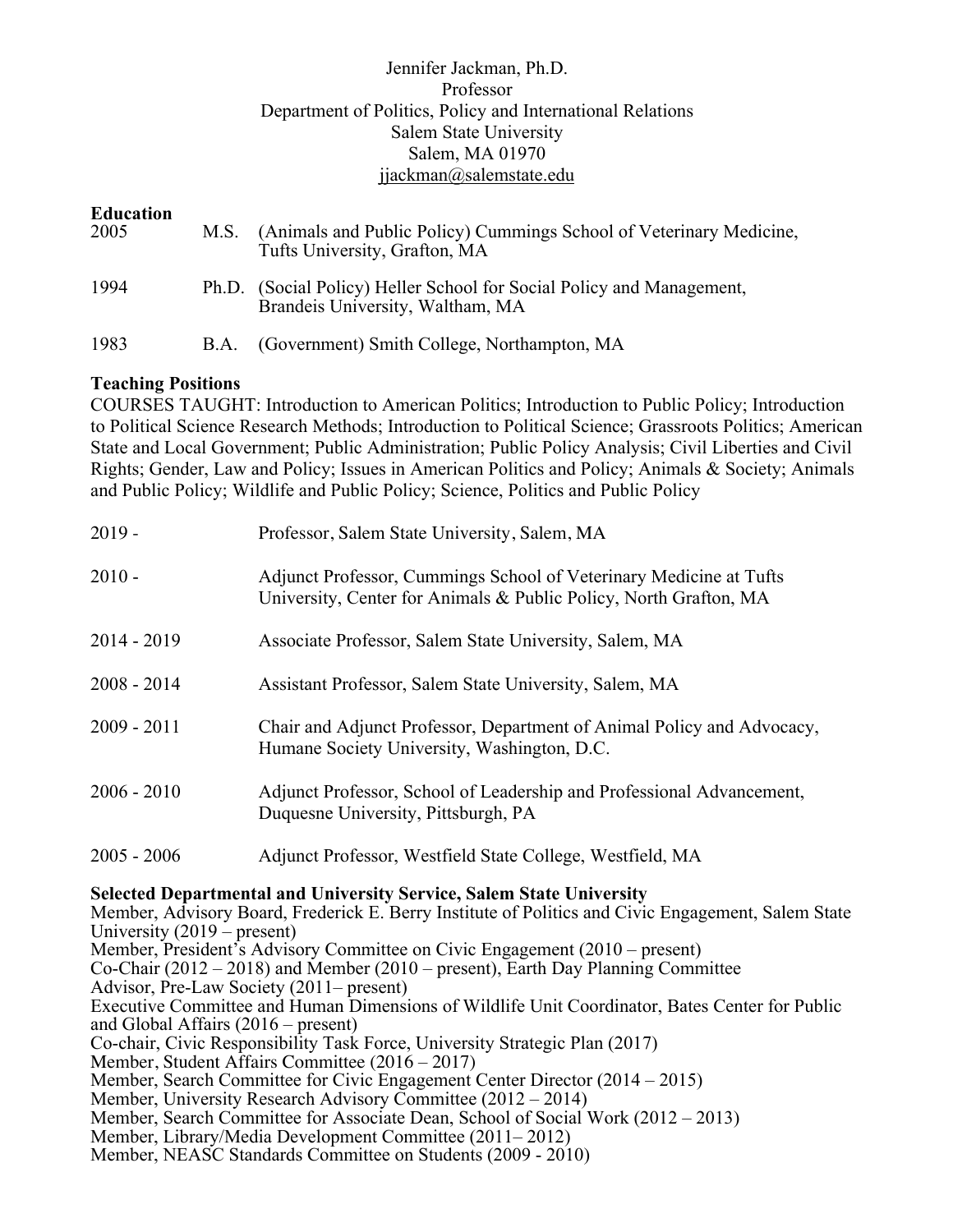# **Recent Grants and Awards**

- 2020 Scholarship Support Grant, Salem State University
- 2020 Woods Hole Sea Grant
- 2019 Viking OER and Textbook Affordability Initiative Mini-Grant
- 2016 Elizabeth A. Lawrence Endowed Fund
- 2016 American Political Science Association Research Grant
- 2015 Elizabeth A. Lawrence Endowed Fund
- 2015 Seed Grant, Salem State University
- 2014 Awarded funding for Graduate Research Assistant Position, Salem State University
- 2013 Awarded funding for Graduate Research Assistant Position, Salem State University
- 2013 Phi Kappa Phi Society Initiate, Salem State University
- 2013 Civic Engagement Hall of Fame Faculty Inductee, Salem State University
- 2013 Marion and Jasper Whiting Foundation Travel Fellowship
- 2012 Elizabeth A. Lawrence Endowed Fund
- 2012 Advisor of the Year, Salem State University
- 2012 Service Learning Seed Grant, Center for Teaching Innovation, Salem State University<br>2012 Summer Research & Creative Activity Grant, Salem State University
- Summer Research & Creative Activity Grant, Salem State University
- 2011 Council on Teaching and Learning Summer Grant, Salem State University

# **Selected Faculty Development Program Participation**

Course Embedded Writing Tutor Program (2019-2020, Fall 2021)

ACUE Effective Teaching Practices Cohort (2018-2019)

American Political Science Association Inaugural Teaching & Learning Mini-Conference (2018)

Diversity, Power Dynamics and Social Justice Workshop (2017)

General Education Assessment Workshop (2015)

Writing Vertically: Salem State University Writing Pedagogy Conference (2014)

Research and Writing Initiative (2014)

- Writing Intensive Curriculum (2013-2014)
- First Year Seminar Summer Institute (2013)

GIS for Community Planners (2013)

- Faculty Seminar in Stewardship of Public Lands: Politics and the Yellowstone Ecosystem, American Association of State Colleges and Universities (2013)
- Faculty Learning Community on Service Learning (2011-2012)
- Faculty Learning Community on PowerPoint Plus (2010-2011)

Writing Across the Curriculum (2010)

Center for Teaching Innovations Program for Hybrid and Online Course Design (2009)

# **Research and Policy Positions**

- 2019 Principal Investigator, "Human Dimensions of Rebounding Populations of Seals and Sharks on Cape Cod, Massachusetts" 2015 - 2016 Principal Investigator, "Seals, Conflicts and Public Policy: A Study of Voter, Angler and Tourist Attitudes Toward Seals on Nantucket" 2005 - 2015 Principal Investigator, "Human-Wildlife Conflict on Cape Cod: Voter Attitudes, Experiences and Policy Preferences Regarding Coyotes"
- 2012 2013 Consultant, Humane Society University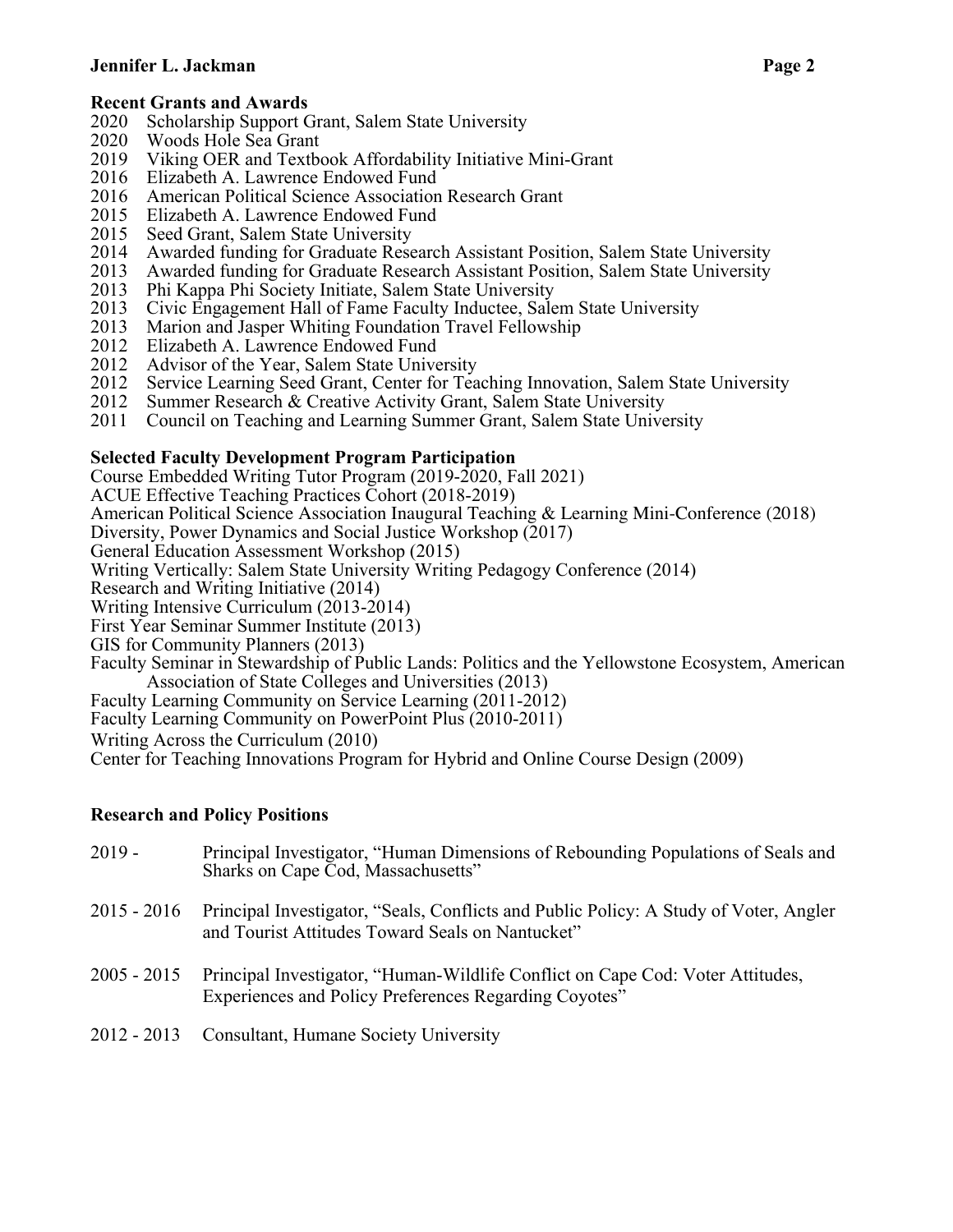2006 - 2008 Project Manager, Humane Society of the United States, Gaithersburg, MD

Oversaw preparation of successful 30-volume application to the District of Columbia Education and Licensure Commission for licensing of Humane Society University as a degree-granting higher education institution, including formulation of curriculum for interdisciplinary bachelors and graduate certificate programs, faculty recruitment, course development, and establishment of academic policies and procedures. Coordinated project to enhance evaluation of animal assisted interventions for youth-at risk, including the conduct of a best practices survey and organization of a national technology assessment conference.

2004 - 2006 Research Director, The WAGE Project, Boston, MA

Conducted preliminary content analysis of sex discrimination in employment consent decrees and co-developed proposal for qualitative consent decree study, which received funding from the Ford Foundation. Directed website development for new organization.

2004 Research and Policy Advisor, Afghanistan Independent Human Rights Commission, Kabul, Afghanistan

> Conducted institution-wide assessment of policy development and human rights research needs. Trained AIHRC staff in qualitative and quantitative research methods and report writing. Developed work plan and procedures for newly established research and policy unit.

1993 - 2004 Director of Policy and Research, Feminist Majority and Feminist Majority Foundation, Arlington, VA

#### **Policy Development, Advocacy, and Program Management**

Designed and implemented public education campaigns to promote domestic and global women's rights issues. Drafted and critiqued legislation; wrote testimony; developed advocacy strategies; prepared recommendations for and met with policy makers including President of United States, Secretary of State, and members of Congress; and directed grassroots, lobbying, visibility and coalition-building campaigns.

#### **Research**

Conducted qualitative and quantitative research related to women's health care, gender gap, women's political participation, refugee women, and women's rights.

#### **Conference Coordination/Delegation Leadership**

Served as Program Director for Feminist Expo 2000 and 1996. Led NGO delegation to 1994 United Nations International Conference on Population and Development in Cairo, Egypt and 1995 Fourth World Conference on Women in Beijing, China.

#### **Financial Development and Fundraising**

Prepared grant proposals and funder reports. Wrote direct mail and other fundraising materials. Administered small grant program, including reviewing grant proposals, making funding recommendations, and monitoring and evaluating programs on-site in Pakistan and Afghanistan.

#### **Communications and Publications**

Wrote and edited publications, news releases, reports, and website content. Provided media interviews as organizational spokesperson. Served as co-editor-in-chief of *Feminist Majority Report* from 1993-2004. Provided leadership in the development of award-winning www.feminist.org website.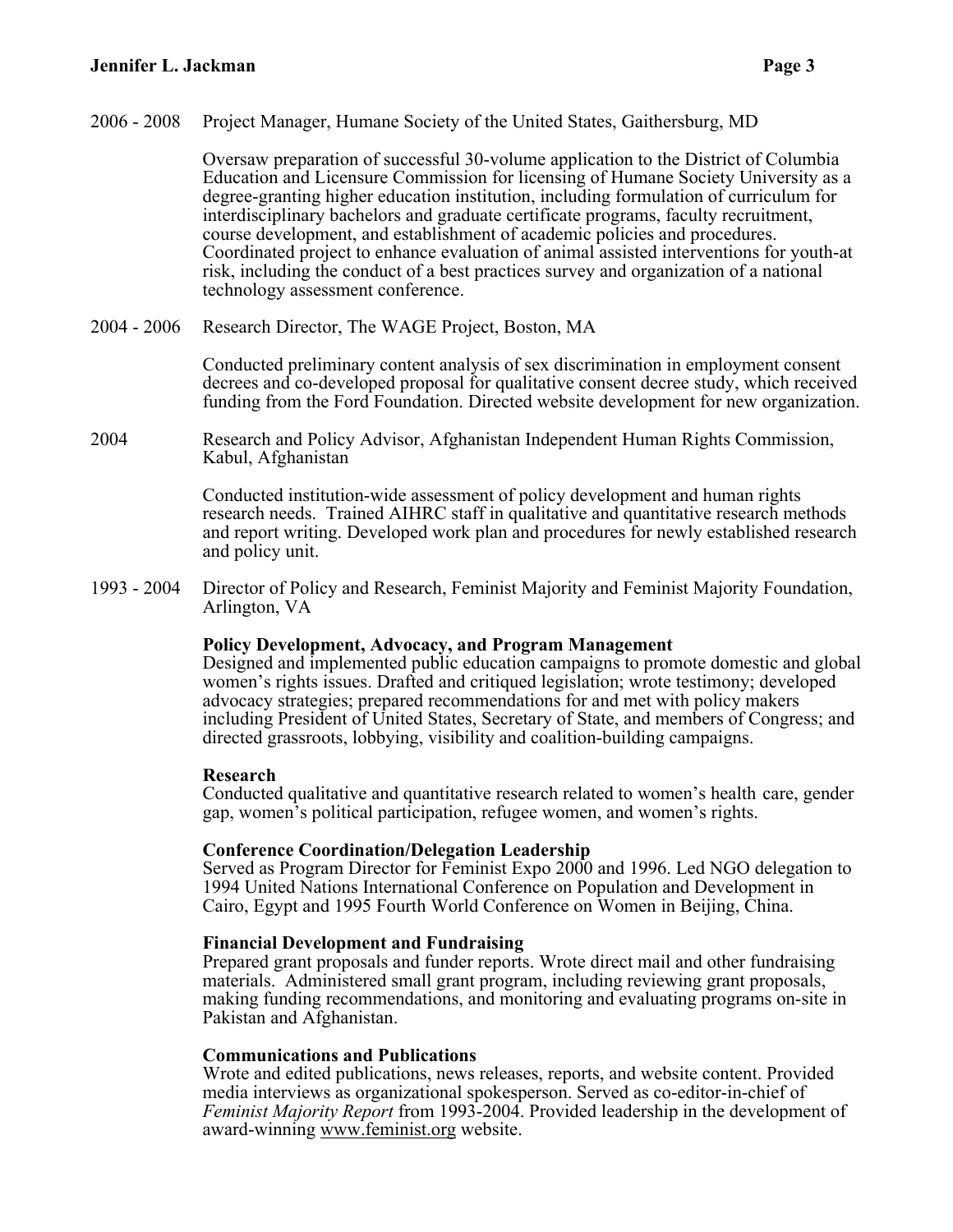## **Personnel Management and Leadership Training**

Recruited, selected, trained, and supervised professional, program, research, technical, and administrative staff. Participated in panels and delivered speeches to train women's rights advocates about domestic and global women's issues at meetings and conferences. Oversaw intern program development, including supervision of intern coordinator, intern recruitment, selection of projects, and training.

1990 - 1993 Director, Feminist Majority Foundation, Cambridge, MA

Established and ran Boston office of Feminist Majority Foundation. Launched Campaign for RU 486 and Contraceptive Research. Co-directed statewide election day project in Oregon to defeat two anti-abortion ballot measures, including supervision of organizers and recruitment, training, and deployment of 1,200 volunteers. Participated in design and data analysis for post-election surveys in Oregon and Iowa.

1986 - 1989 President, Massachusetts National Organization for Women, Boston, MA

Served as chief executive officer for statewide women's rights organization. Led campaigns for municipal pay equity initiatives, reproductive health, recruitment of women candidates, and welfare rights. Organized marches, rallies, press conferences, and speaking tours. Published statewide newsletter and coordinated conferences.

- 1983 1986 Senior Research Assistant, Murray Research Center, Radcliffe College, Cambridge, MA
- 1981-1982 Field Organizer, National Organization for Women, ERA Countdown Campaign, Washington, D.C.

# **Appointed and Elected Positions**

Board Member, CLAWS Cat Shelter, Marston Mills, MA (2008 – present) Member, City of Gloucester Animal Advisory Committee (2017 – 2019) Commissioner, Spencer Conservation Commission, Spencer, MA (2005-2006) Co-chair, Global Task Force, National Council of Women's Organizations (2003-2004) Steering Committee, Global Women's Issues Scorecard on the Bush Administration (2003-2004) Commissioner, City of Boston Comparable Worth Commission (1989-1991) Delegate, Massachusetts Democratic State Convention (1990) Massachusetts NOW President (1986 -1989) Steering Committee Member, Massachusetts Coalition for Pay Equity (1987-1990) Steering Committee Member, Massachusetts Coalition for Choice (1987-1990) Boston NOW President (1984-1986)

# **Additional Community Service**

Volunteer, Shuhada Organization, Kabul, Afghanistan/Quetta, Pakistan (1999-present) Volunteer, Friends of Santuit Pond, Masphee, MA (2009-2016) Volunteer, CLAWS Cat Shelter, Marston Mills, MA (2008-2016) Volunteer, Cape Wildlife Center, Cummaquid, MA (2006-2007) Volunteer, A Symposium on Captive Elephants: Science and Well-Being (April 2006) Volunteer, Ministry of Women's Affairs, Kabul, Afghanistan (2002) Volunteer, Arlington Animal Welfare League (1995-2000) Policy Advisor on Women's Issues, Lt. Governor Evelyn Murphy Campaign for Governor, MA (1989-1990) Chair, Massachusetts NOW Political Action Committee (1987-1990) Volunteer, Alice Wolf for Cambridge City Council (1983-1991)

# **Professional Affiliations**

Member, American Political Science Association Member, New England Political Science Association Member, Society for Marine Mammalogy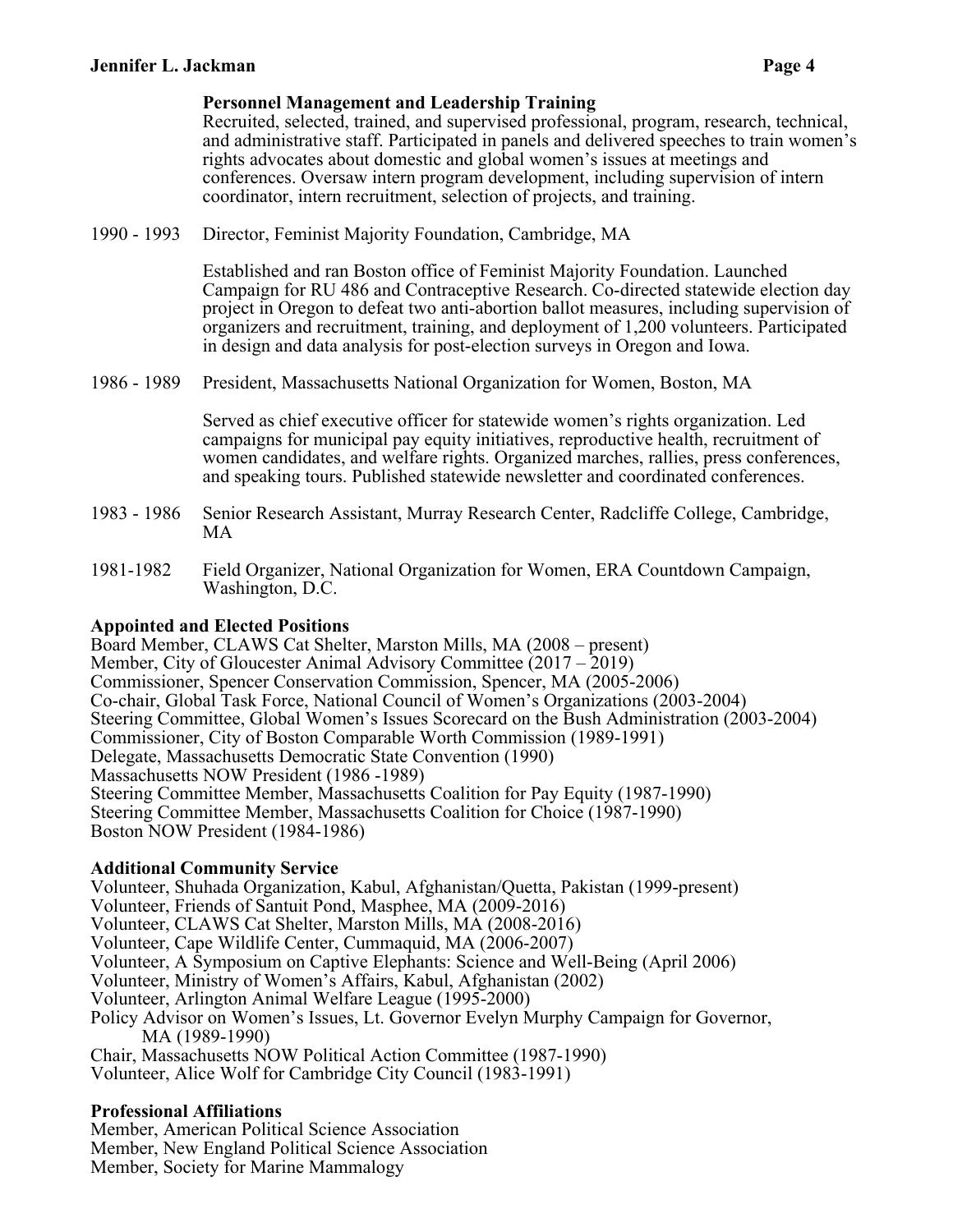# **Selected Publications and Presentations**

Jackman, J. & L. Bettencourt. (2019). Villains, Victims & Heroes: Seals as Stakeholders, Target Groups and Characters in Nantucket. American Political Science Association Annual Meeting, Washington, D.C., August 29.

Jackman, J., Bettencourt, L., Vaske, J., Sweeney, M., Bloom, K., Rutberg, A., & Brook, B. (2018). Conflict and consensus in stakeholder views of seal management on Nantucket Island, MA, USA. *Marine Policy 95*, 166-173.

Jackman, J. (2018). Stakeholder Views of Seals on Nantucket, MA: Lessons learned for co-existence. Northwest Atlantic Seal Research Consortium Biennial Meeting. New Bedford, MA, April 27.

Jackman, J. (2018). Seals, Science, and Management: Where Research and Reason Meet. Panel Participant. Northwest Atlantic Seal Research Consortium Biennial Meeting. New Bedford, MA, April 27.

Jackman, J. (2018) Changing Public Views of Large Carnivores. Compassionate Conservation: Rethinking Large Carnivore Policies in Massachusetts Forum. Salem, MA, April 23.

Jackman, J. (2018) Will public policy catch up?: Changing views of wildlife policy. Explorers Lifelong Learning Institute. Salem, MA, April 29.

Jackman, J. L., & Way, J. G. (2018). Once I found out: Awareness of and attitudes toward coyote hunting policies in Massachusetts. *Human Dimensions of Wildlife*, *23*(2), 187-195.

Jackman, J. and Bettencourt, L. (2017). Voter, angler and tourist views of human-seal interactions on Nantucket Island: Conflicts, consensus and policy implications. 2017 Biennial Conference of the Society for Marine Mammalogy, October 24.

Jackman, J. & Bettencourt, L. (2017). Stakeholder views of seals, conflicts and public policy. Annual Meeting of the New England Political Science Association, April 21.

Jackman, J. (2017). Public Perceptions: survey of public values and perceptions. Annual Meeting of the Marine Mammal Commission, April 6.

Jackman, J. and Rutberg, A. (2015). Shifts in attitudes toward Coyotes on the urbanized East Coast: The Cape Cod Experience, 2005-2012. *Human Dimensions of Wildlife, 20:4*, 333-348.

Jackman, J. (2015). Endangered species, habitat protection, and politics. *American Political Culture: An Encyclopedia*. Santa Barbara, CA: ABC-CLIO.

Jackman, J. (2015). Addressing perception vs. reality: How data (or lack of data) affects public perceptions and management decisions. Panel Participant. Northwest Atlantic Seal Research Consortium Meeting on Seals and Ecosystem Health. Salem State University, May 2.

Jackman, J., Chenault, T. G. & J. Winkler. (2015). Bringing organizations back in: Perspectives on service learning, community partnership, and democratic thinking in a voter engagement project. *Partnerships: A Journal of Service Learning and Community Engagement, 6:1*, 77-99.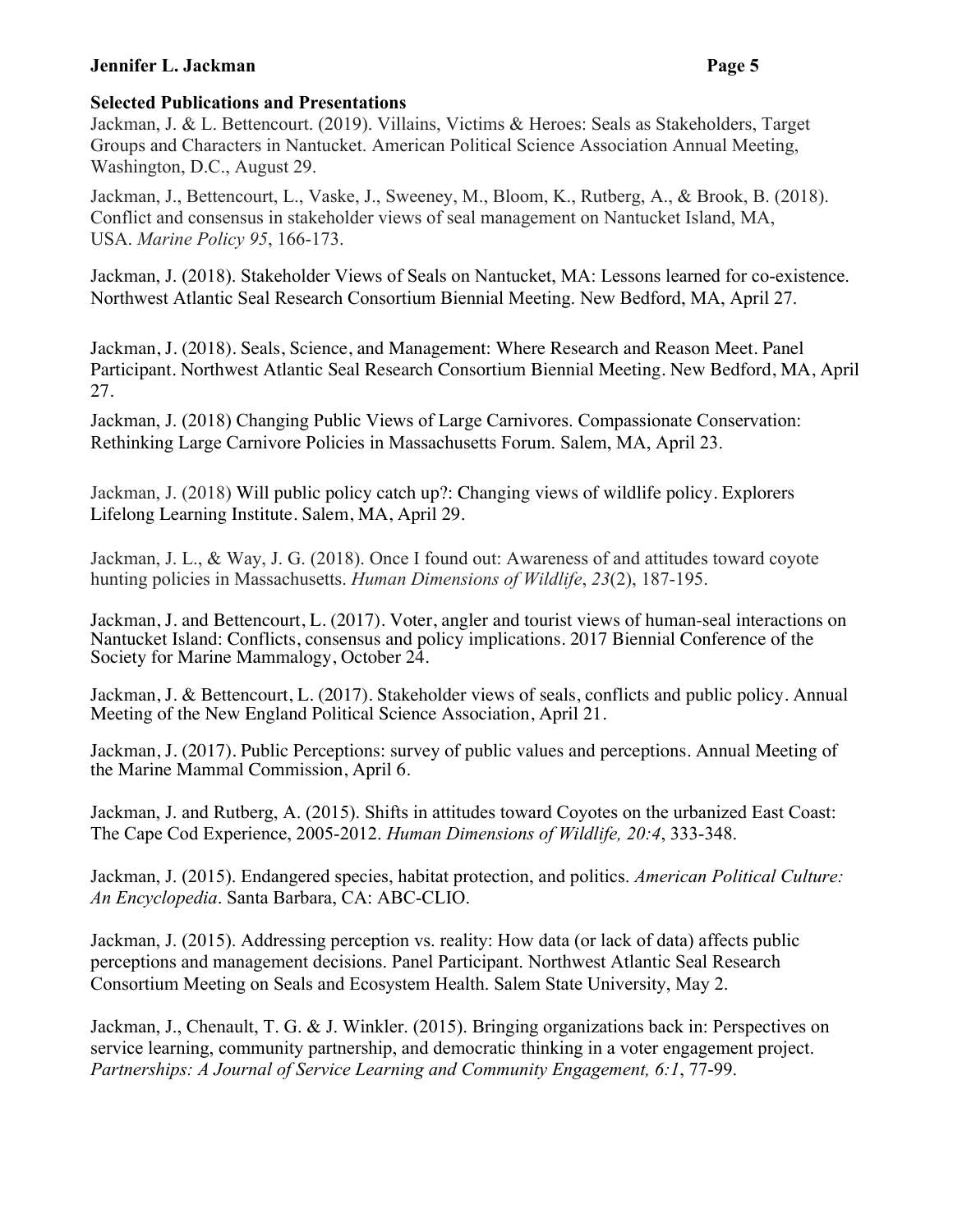Jackman, J. (2015) Coyotes & bobcats & bears, Oh my!: Why public policy matters to wildlife in Massachusetts. Darwin Festival, Salem State University, February 12.

Jackman, J. & Bridgers, J. (2014). The other animal: Human-coyote conflict, pet ownership and the 'pet gap' in attitudes among Cape Cod, MA voters. Pathways 2014: Integrating Human Dimensions into Fisheries and Wildlife Management, Estes Park, CO.

Jackman, J. (2014). Treating coyotes like Cape Codders: The increasing acceptance of coyotes as part of the social and ecological landscape of Cape Cod, 2005-2012. 20<sup>th</sup> International Symposium on Society and Natural Resources, Hannover, Germany.

Jackman, J. & Martell, P. (2014). Mapping human-coyote interactions on Cape Cod: An interdisciplinary endeavor. Faculty and Graduate Research Symposium, Salem State University. May 2.

Jackman, J. & Martell, P. (2014). Landscape factors and human-coyote interactions on Cape Cod. Cape Cod Natural History Conference, Barnstable, MA.

Jackman, J. (2013). The mystique about the Feminine Mystique: 50th anniversary panel discussion. Salem State University, September 30.

Jackman, J. (2013). Human-wildlife conflicts on Cape Cod: A survey of voter experiences, attitudes and policy preferences." 18th Annual Cape Cod Natural History Conference, Barnstable, MA.

Jackman, J. (2013). Coexisting with coyotes? Findings from the Cape Cod wildlife survey. Cape Wildlife Center Lecture Series, Cummaquid, MA.

Jackman, J. (2012). Experiential learning and political engagement in online courses. Paper presented at Northeast Political Science Association 2012 Meeting, Boston, MA.

Jackman, J. (2012). When virtuality and reality meet: Online courses, experiential learning and political engagement. Paper presented at 2012 American Political Science Association Teaching and Learning Conference, Washington, DC.

Jackman, J. (2012). Benefits and challenges of a short-duration experiential learning opportunity. *Political Science Educator,* 16(1), pp. 11-15.

Jackman, J. (2011). The gender gap and animal policy: New directions for political science and animal studies. Paper presented at Annual Meeting of the New England Political Science Association, Hartford, Connecticut.

Jackman, J. (2011). Mini-Internships, public administration and civic engagement: The benefits and challenges of a short-duration experiential learning opportunity. Paper presented at 2011 American Political Science Association Teaching and Learning Conference, February 11-13, Albuquerque, New Mexico.

Jackman, J. (2010). Interest groups, citizen participation mechanisms, and institutional bias in state wildlife policy. Paper presented at Northeast Political Science Association 2010 Meeting, Boston, MA.